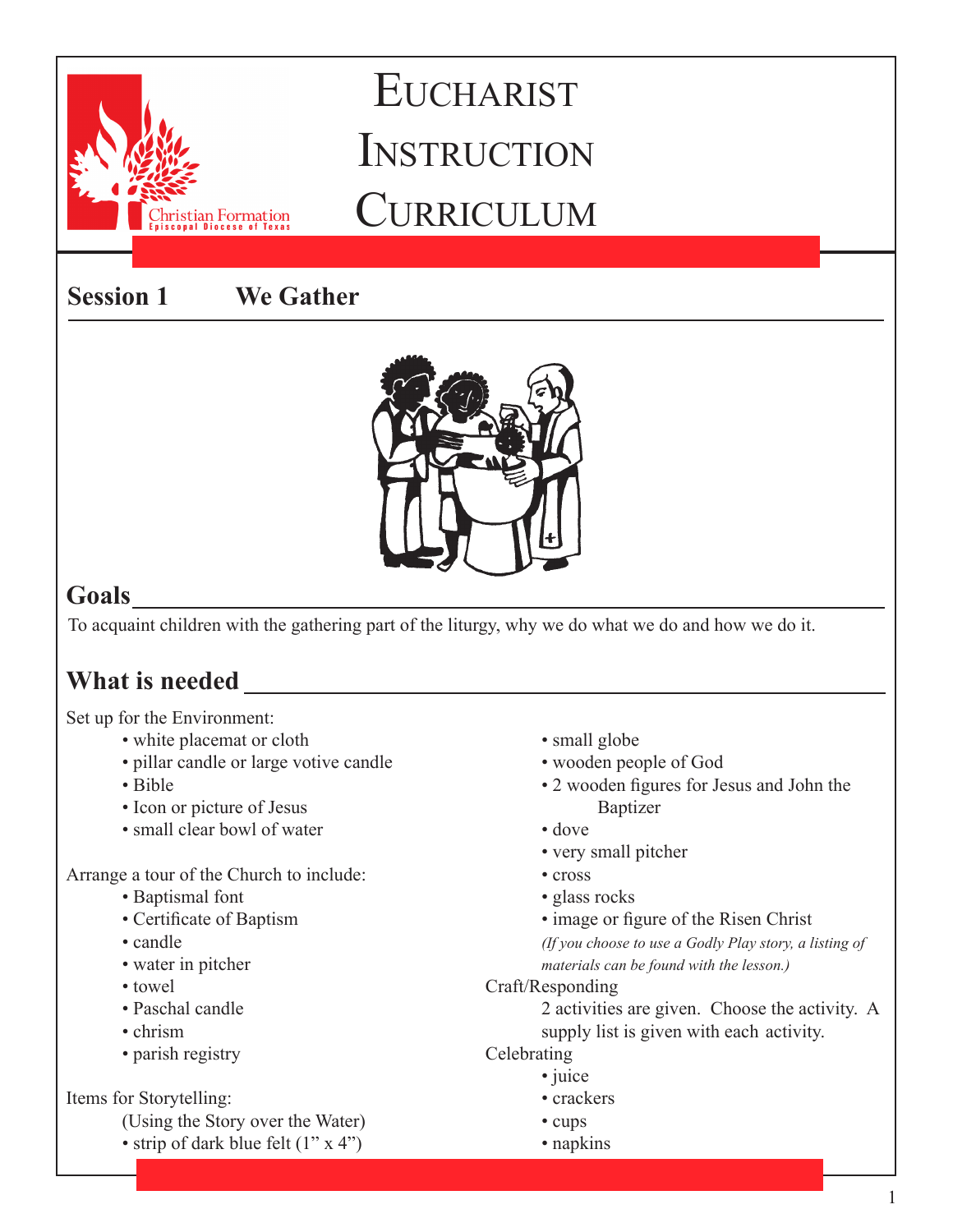The family of God gathers each Sunday to be together, to pray, to hear the family stories, to talk and to eat. We then leave to go out and be with others and share what we have learned.

We are members of our families through birth, adoption, marriage. We are members of God's family through our baptism.

In this lesson we focus on the family of God gathering to worship.

### **Preparing to Learn**

Have the group sit in a circle on the floor or on chairs around a table big enough to hold everyone.

### **Setting the Worship Environment**

In the center of the circle place a white cloth or placemat. Reverently place the candle in the center. Light it and sit for a moment. Then place the Bible open to the story of Jesus' baptism (Matthew 3:13- 17; Luke 3:21-22). Add an icon of Jesus and the small bowl of water. If you will use the Story of the Water, add small clear rocks to the bowl of water.

Sit quietly for a moment.

Tell the children that the candle reminds us that Jesus said he was the Light of the world and at our baptims we too receive this light. We are members of God's family and we have come together to worship.

### **Introducing the Lesson**

- What do we do when we get together with our families? (Encourage responses of storytelling, greeting one another, sharing a meal.)
- What do we do when we get together as the family of God? (Hear stories, sing, share a meal, visit.)
- Discuss how we are made members of God's family through our baptisms. We are given a new name, "Christian."
- God's family comes together for a celebration each Sunday. It is called the Eucharist or Holy **Communion**

### **The Lesson**

Take the children into the church to look at the baptismal font. Perhaps they would like to pour water into the font. The Paschal Candle can be examined. Notice the current year, decorations such as vines, grapes, flames, doves, red pins to remind us of the wounds of Jesus. They might like to look at and smell the chrism. Look at the baptismal certificates and the parish registry.

Then have the children sit on the floor around the font and present this story or a Godly Play baptism story.

#### **The Story of the Water (taken from the Thanksgiving over the Water, BCP p. 306)**

*(Spread the blue cloth out.)* We thank you, Almighty God, for the gift of water.

Over it the Holy Spirit moved in the beginning of creation.

*(place the globe on the cloth)*

Through it you led the children of Israel out of their bondage in Egypt into the land of promise.

*(The children can move the figures of the children of Israel going through the Red Sea, led by Moses. Fold the blue felt strips back to allow the people to walk on dry land.)*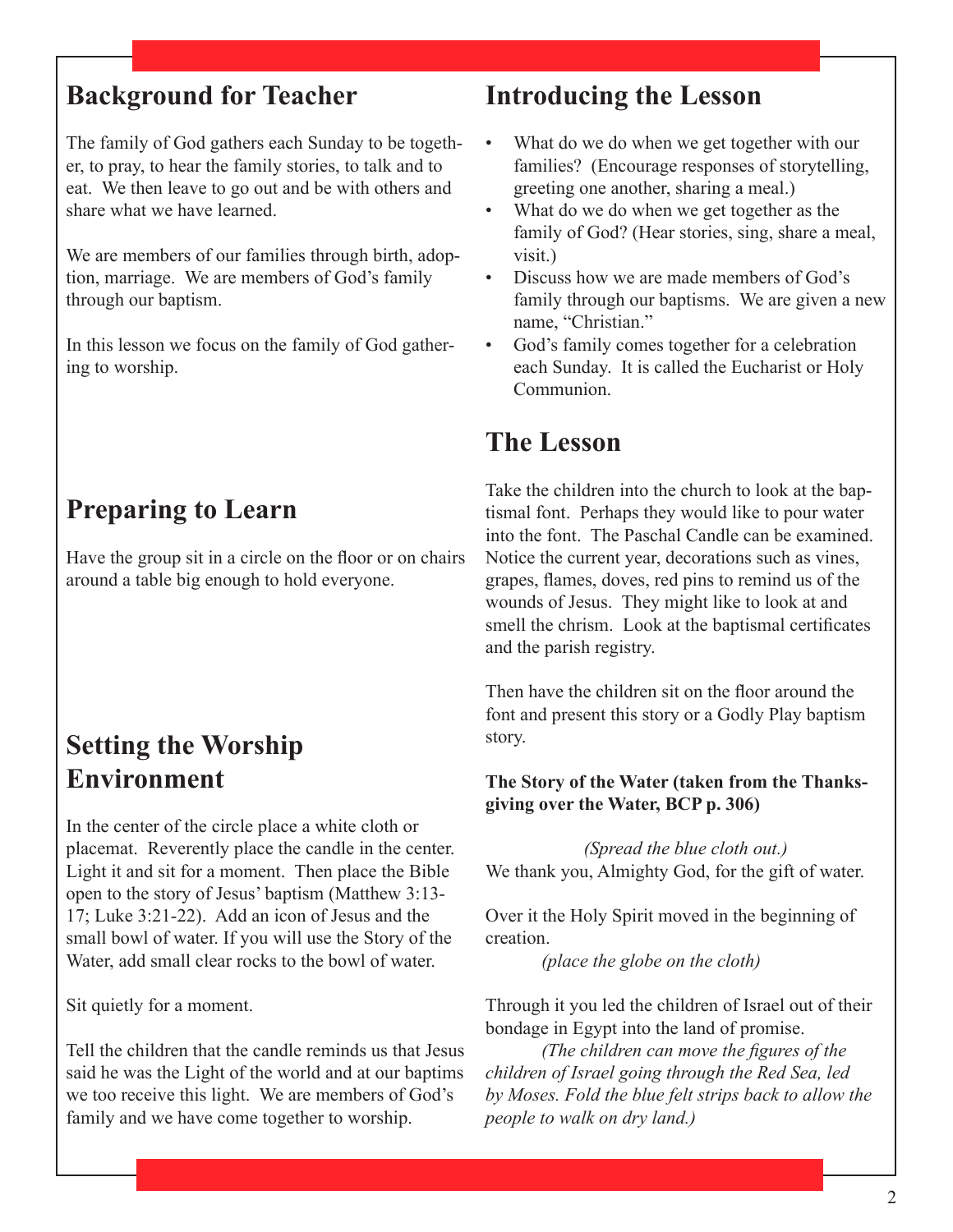#### **The Story (cont.)**

In it your Son Jesus received the baptism of John and was anointed by the Holy Spirit, as the Messiah, the Christ, to lead us.

> *(Put the dove and John the Baptist and Jesus figures on the cloth)*

Through his death and resurrection, from the bondage of sin into everlasting life.

*(Set cross on the cloth.)*

We thank you Father, for the water of Baptism. *(Set bowl with clear glass rocks on the cloth.)*

In it, we are buried with Christ in his death. By it we share in his resurrection.

*(Set figure of risen Christ on cloth.)*

Through it we are reborn by the Holy Spirit. *(Place the bowl with the clear rocks on the cloth.)*

Therefore in joyful obedience to your Son, we bring into his fellowship those who come to him in faith, baptizing them in the name of the Father, and of the Son and of the Holy Spirit.

*(Place the people of God out on the cloth.)*

I invite you to come forward to receive a symbol of your baptism and the ministry to which you are called.

> *(All come forward to receive some water splashed on their hands and a clear rock put in their hands.)*

### **Responding**

**1.** *Coloring pictures* can be found in the Resource Manual, pp. 1-3.

**2.** *Small glass votive holder* decorated with baptismal symbols (doves, water drops, waves) using stained glass paints. Include a small votive candle and write the child's baptismal date and name on the votive holder with a Sharpie marker. Supplies needed:

- Small glass votive holder for each child.
- Small votive candle for each child
- Sharpie markers in variety of colors or
- Stained glass paints and brushes
- Water
- Brushes

**3.** *Stenciling* – A shell pattern can be found on page 4 of the Resource Manual. Cut this pattern out, being sure to cut out the interior pieces to create a stencil.

Provide a stencil pattern of a shell for each child. Tape to a piece of plain muslin and using stenciling crayons color around the edge of the pattern. Take a brush and sweep the stenciling crayon markings onto the fabric. Allow to dry for a bit and then take a Sharpie marker in a contrasting color and add the veins of the shell, some water droplets and the child's name and baptismal date. The piece can be mounted in a small embroidery hoop. Spray with a fixative (away from the children.) A small ribbon can be tied at the top of the hoop so that the child can hang the picture at home.

Supplies needed:

- Small embroidery hoop (3-4") for each child
- 6" square of plain muslin for each child
- Stenciling crayons (children can share)
- Stenciling brush for each child
- 12" length of very narrow ribbon for each child
- Shell stenciling patterns
- clear hairspray (stenciling fixative)

You can use one pattern and trace it on clear contact paper, cutting out the inner portion of the shell and affix the template onto each child's muslin square. This works well to anchor the fabric and allows all the children to work at the same time. Follow directions on stenciling crayon box.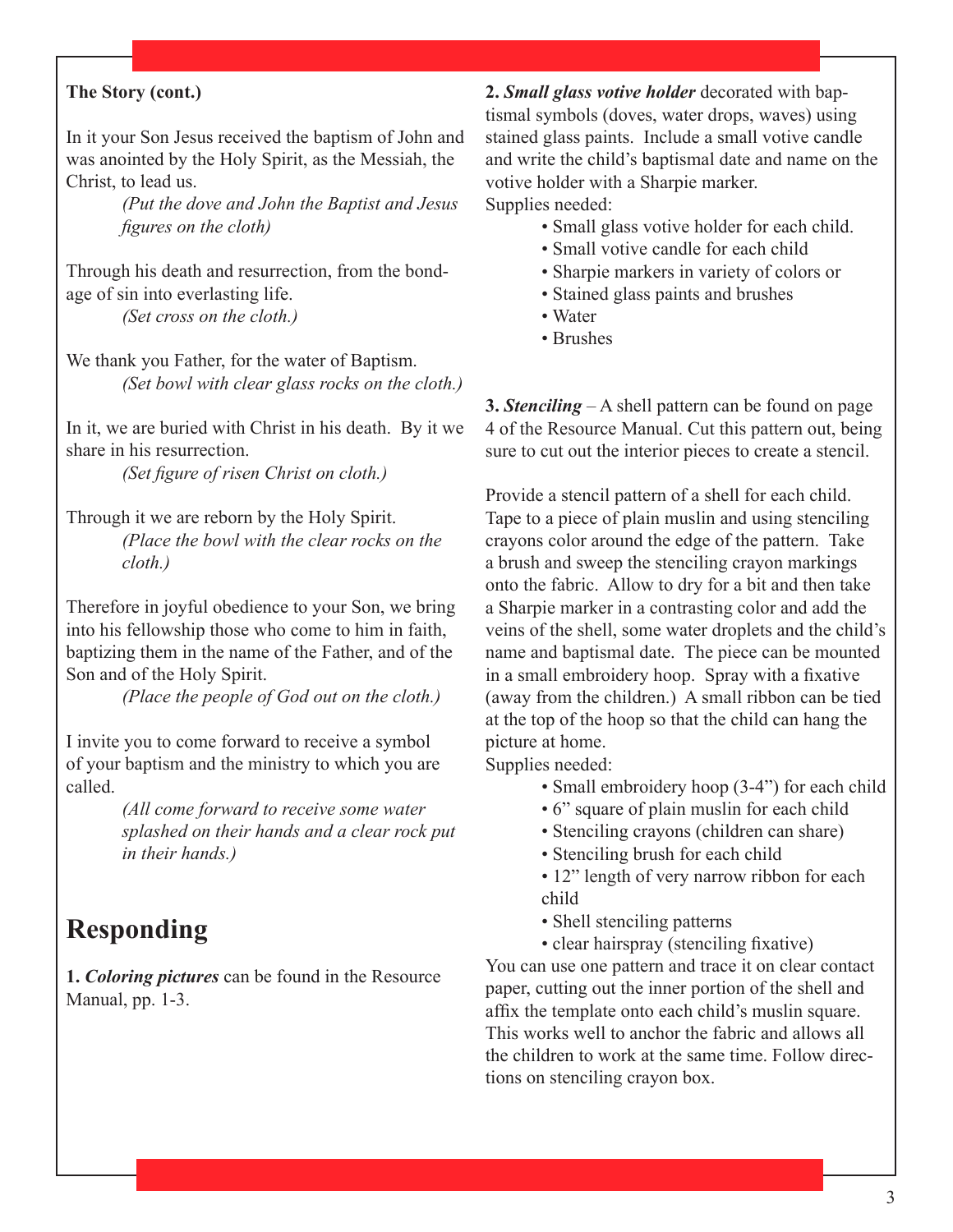### **Celebrating**

Close the session with a small cup of juice and some crackers for each child. Do ask if any children have food allergies and be accommodating. Have a brief and simple discussion about the items in the worship center, or about the items set out during the story.

Close with prayer. Encourage the children to pray their intercessions as well. Be sure to inclure prayers of Thanksgiving.

## **Going Forth**

Ask how the children will use what they learned today during the week.

Extinguish the candle in the worship center and say:

*"Let us go into the world in peace to love and to serve. Alleluia!"*

Children respond:

*"Thanks be to God. Alleluia."*

(Do not use Alleluias in Advent or Lent.)

### **After the Session**

What went well?

Where did you not have enough time?

Did you have too much time?

What do you need for the next session?

What would you most like to remember from this time together?

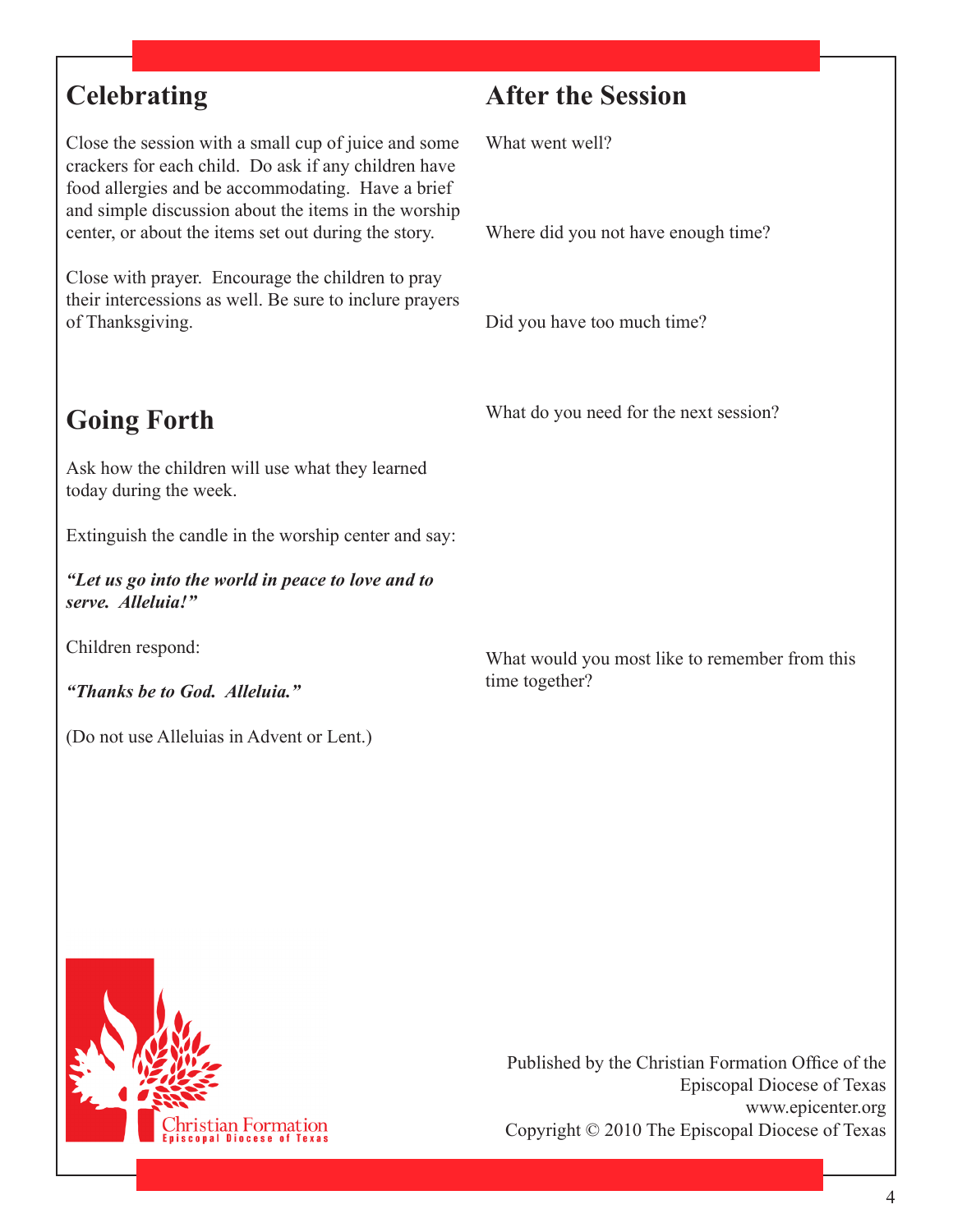

### **Goals**

Families have stories. The Church has a story too. We hear these stories at every Eucharist.

### **What is needed**

Set up for the environment :

- White placemat or cloth
- Pillar candle or candle in larger votive
- Bible

Items for telling the story:

- Pictures of families
- Bible
- Hymnal

Arrange a tour of the Church to include:

- lectern
- pulpit
- Bible

#### Response:

• A 11 x 14" piece of manila drawing paper for each child, divided into 3 sections, marked with a black marker. On the left most section letter at the bottom "A Family Story". The right most section "A Bible Story" and in the middle section "We are all in the Story".

• Crayons, colored pencils, markers, water colors.

| A family<br>story | We are<br>all in the | A Bible<br>story |
|-------------------|----------------------|------------------|
|                   | <b>Story</b>         |                  |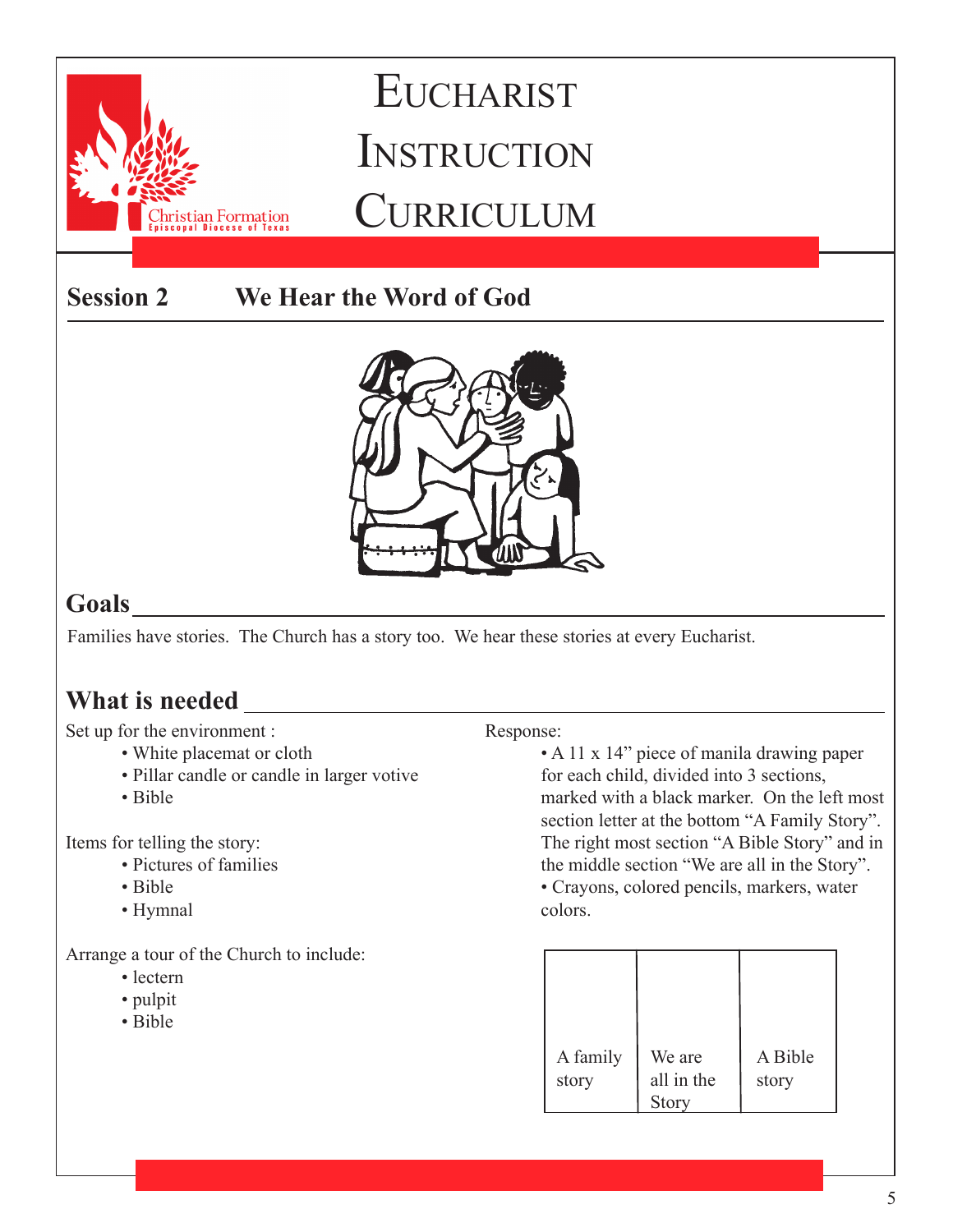When families get together they visit, tell stories. These stories help the family know who they are and what is going on in their lives.

When the church gathers for worship we hear the stories of our faith – the Old Testament stories, the Psalms, the stories of the early Church usually through the words of Peter or Paul, and the stories of Jesus' ministry – the Gospel. These Old Testament stories come from the part of the Bible that we share with our Jewish brothers and sisters. We will hear stories of our church fathers and mothers like Moses, Samuel, Ruth, Esther, and David, and the prophets like Isaiah, Elijah, Jeremiah, Micah who lived before Jesus. The Psalms are the oldest songs of God's people. These were the hymns that Jesus would have sung in his worship at the Temple. The Epistle stories are like letters or emails that were written to early Christians to help them on their journeys. The last reading is from the Gospel. These are stories about Jesus and his ministry and the stories he told. Gospel means good news and the good news is that Jesus loves us. The Gospels are the first four books in the New Testament: Matthew, Mark, Luke, and John. This reading is so important that we stand for this reading and sometimes there is even a little procession.

In this part of our worship we also pray, sing hymns and listen to these stories. In this lesson we focus on the Bible stories of our faith.

### **Preparing to Learn**

Have the group sit in a circle on the floor or on chairs around a table big enough to hold everyone.

### **Setting the Worship Environment**

In the center of the circle place a white cloth or placemat. Reverently place the candle you have chosen. Light it and sit for a moment. Then place the Bible open to one of the stories read in church the closest Sunday to your date. Add an icon of Jesus and storyteller doll or picture.

Sit quietly for a moment.

Tell the children that the candle reminds us that Jesus said he was the Light of the world and at our baptisms we too receive this light. We are members of God's family and we have come together to worship.

### **Introducing the Lesson**

Talk about family gatherings, reviewing briefly from first session. Who tells the funniest stories in your family? Whose stories do you like best? What stories do you tell?

We hear stories every Sunday in church. Some are funny, some are like songs, some are like letters and some are wonderful stories that Jesus told.

Visit the church and look at the lectern, the pulpit.

- Allow the children to read something from the Bible on the lectern. If your lectern has an eagle as part of it, talk about the significance of the eagle and its reference to John.
- If a layreader could be present they could show the children how they stand and read (briefly).
- If an organist/choirmaster could be present they could help the children in the singing of a Psalm or a simple hymn.
- Allow the children to stand in the pulpit. Ask them what they would say to everyone.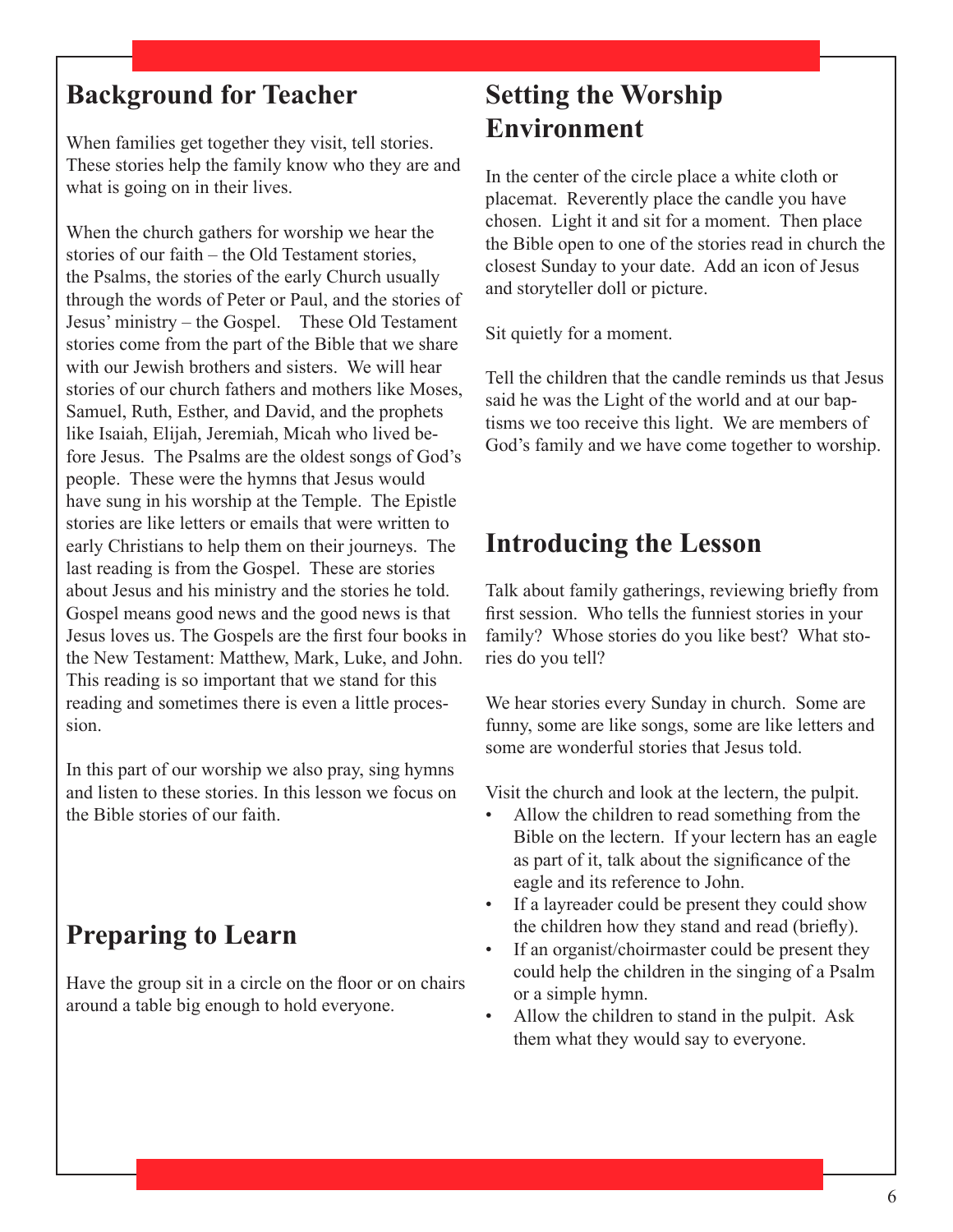### **The Lesson**

- Show the children the Bible and talk about the Old Testament mothers and fathers and prophets, the Psalms, the Epistles and the Gospels. The Bible is like a library.
- If you use either *Godly Play* or *Catechesis*, use the Books of the Bible materials to tell the story.
- Tell your favorite Bible story very simply and briefly. (You are modeling for the children so that they too can tell their favorite Bible story.)

### **Responding**

Explain to the children that they will be drawing 3 pictures, saving the middle picture for the last. Fold an  $11x14$  piece of paper into thirds and draw a line down each fold. (See diagram on page 5). Label the left side "A Family Story", the middle "We are all in the Story", and the right section "A Bible Story."

Part of hearing the Word of God is putting yourself into the story. God's peoples' stories did not end with the last verse in the Bible. God continues to interact with us in our lives today and we should do likewise. Children may have no problem with this at all, but do encourage them to think of how they would feel eating with Jesus, walking with Moses, watching sheep, etc. Connect the Bible story with their lives.

In this lesson the children are ancouraged to draw a story about their family in the left colum. In the right column they are encouraged to draw a picture of the Bible story you told in the Lesson today, or a Bible story of their choosing.

Make sure their name is on the drawing and collect them. Tell the children they will draw the middle picture at the next session.

### **Celebrating**

Close the session with a small cup of juice and some crackers for each child. Do ask if any children have food allergies and be accommodating. Have a brief and simple discussion of the items in the worship center. Have a closing prayer (one of your own choosing or one from the Resource Manual, p. 9). Be sure to include prayers of Thanksgiving.

### **Going Forth**

Ask how the children will use what they learned today during the week.

Extinguish the candle in the worship center and say:

*"Let us go into the world in peace to love and to serve. Alleluia!"*

Children respond:

*"Thanks be to God. Alleluia."*

(Do not use Alleluias in Advent or Lent.)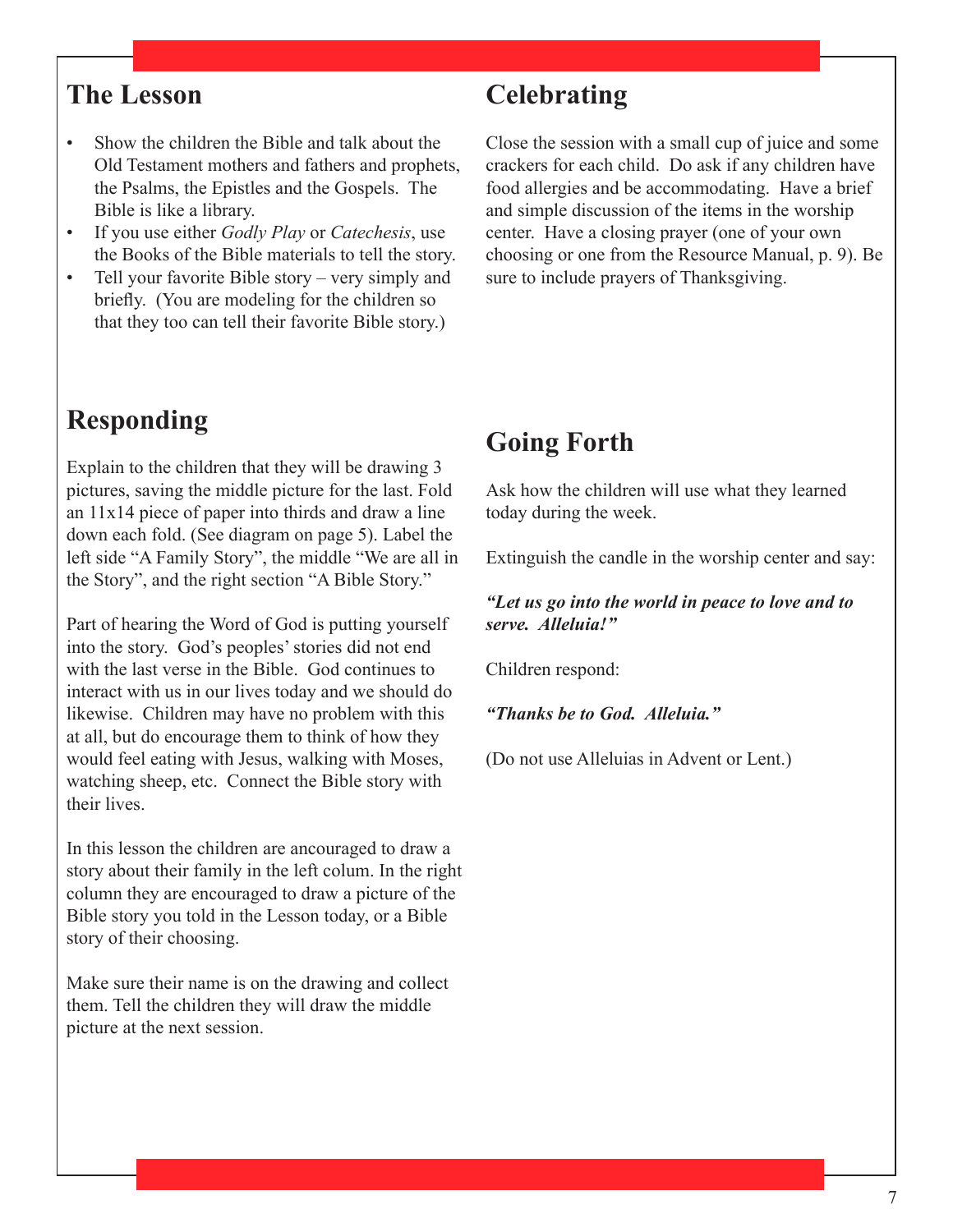### **After the Session**

What went well?

Where did you not have enough time?

Did you have too much time?

What do you need for the next session?

What would you most like to remember from this time together?

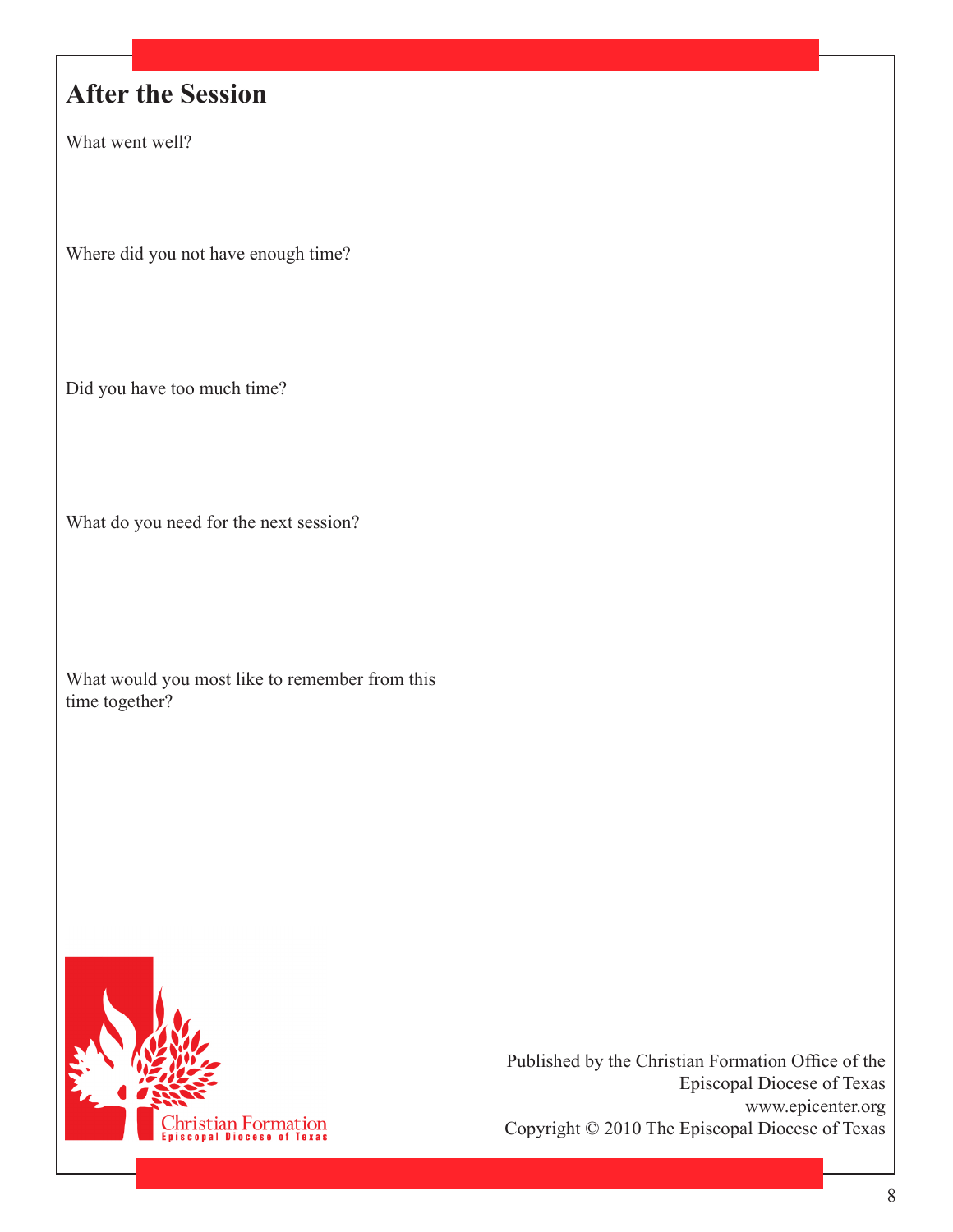stian Formation

### **Session 3 We Respond to the Word**



### **Goals**

To help children begin to understand the importance of putting themselves into the biblical story, the story of God's family. Our stewardship is one way we respond to God's word too.

### **What is needed**

Set up for the environment:

- White placemat or cloth
- Pillar candle or candle in larger votive
- Bible
- Icon of Jesus
- Storyteller doll or picture of doll from Resource Manual, p. 5

### For the Story:

• Eucharist cards (see Appendix 1 of the Resource Section), or *Godly Play* Circle of the Eucharist cards, or the *Catechesis of the Good Shepherd* version.

• Book of Common Prayer

For the Response:

\*Depending on the choice of response:

- Different kinds of markers, crayons, colored pencils
- Different colored 4 x 5 notecards
- Great supply of stickers for the cards
- Their kept work from last week in order to draw the 3rd portion of the picture.
- Bible story coloring books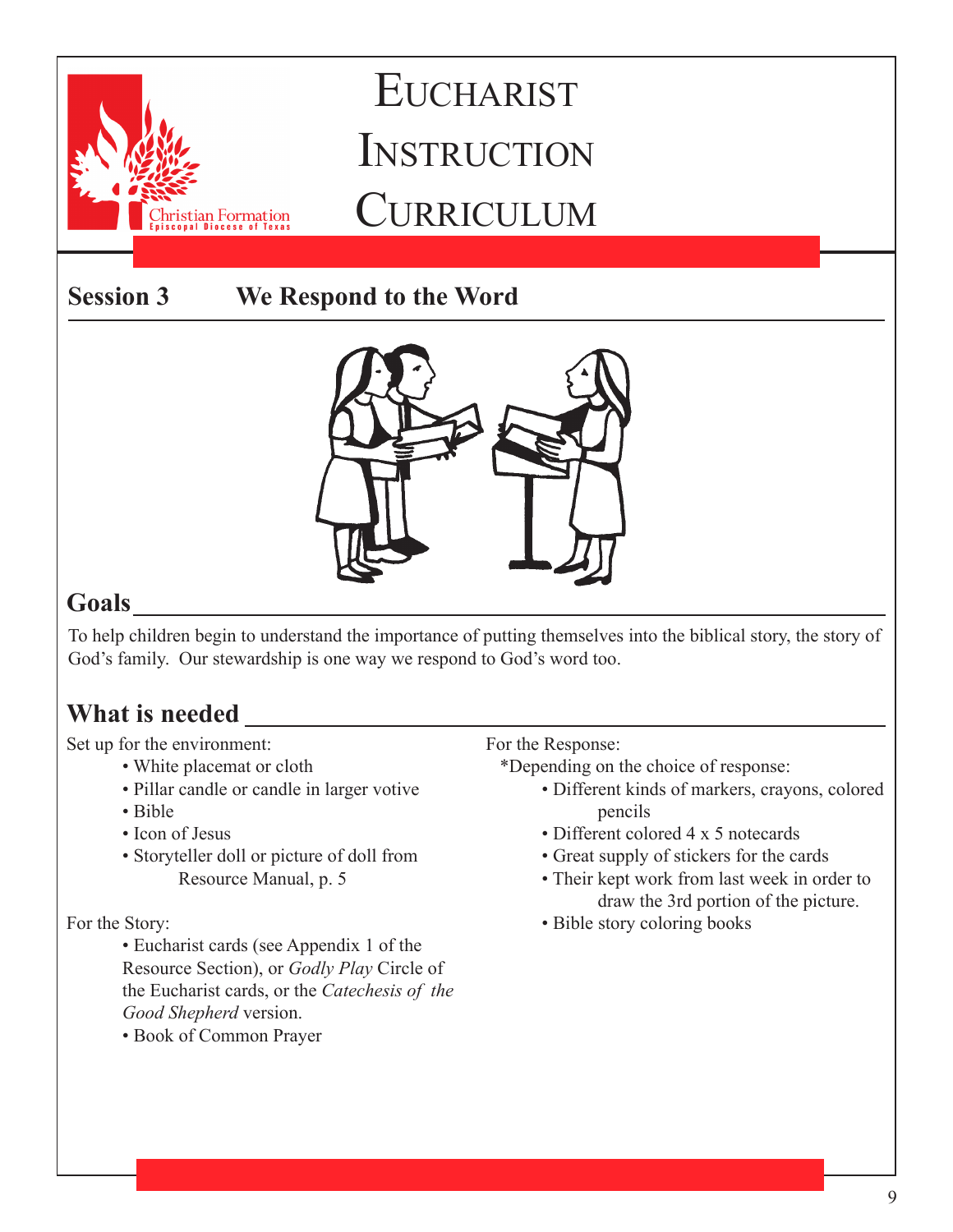We have come together as the family of God. We have sung praises, we have prayed and we have heard God's word through the Old Testament, Psalms, Epistles and the words of Jesus through the Gospel. What does this mean for us? The sermon is a time in the service in which we hear someone explain to us the readings – how they are tied together, what they meant then and what they mean to our lives today. Just like children will ask their parents or teachers to explain something to them, we turn to our leaders in the congregation to help us understand.

We can then think about how we will go out that week and share Jesus' love with others. We will also hear musical offerings from a choir. If we listen carefully we can hear either actual words that were read from scripture or something of the theme. This offering from the choir is like our offerings that we will give.

 We will then say a Creed – some words that explain that we believe what we have heard, along with Christians all over the world. We will pray for ourselves, the world and others We will also tell God that we are sorry for the wrong things that we have done (like when we tell someone we are sorry that we hurt their feelings, etc.) and ask for forgiveness for ourselves and others.

And then we will share the peace of God. And we are now ready to share in Jesus' meal.

### **Preparing to Learn**

Have the group sit in a circle on the floor or on chairs around a table big enough to hold everyone.

### **Setting the Worship Environment**

In the center of the circle place a white cloth or placemat. Reverently place the candle you have chosen. Light it and sit for a moment. Then place the Bible open to one of the stories read in church the closest Sunday to your date. Add an icon of Jesus and storyteller doll or picture.

Sit quietly for a moment.

Tell the children that the candle reminds us that Jesus said he was the Light of the world and at our baptisms we too receive this light. We are members of God's family and we have come together to worship.

### **Introducing the Lesson**

We have some story cards today that will help us understand this part of the Eucharist, the portion of the service in which we hear the stories from the Bible and our priest helps us understand what they mean for us today. It is like when our families come together for Thanksgiving or Christmas and they tell what they have been doing, or something that happened some time ago. Our stories help us know who we are and Whose we are. What does that mean? Have you ever heard your parents say, "Sally, we do not eat popcorn in this family while swinging." "That is not how the Diddledumplins do things." Sally knows that she is a Diddledumplin. Perhaps the Murgatroyds do this but not the Diddledumplins.

We will also say something called a "Creed" which are some words that say what we believe. We will pray for ourselves and others and the world and we will say we are sorry to God for things we have done that we shouldn't have and ask for and receive God's forgiveness.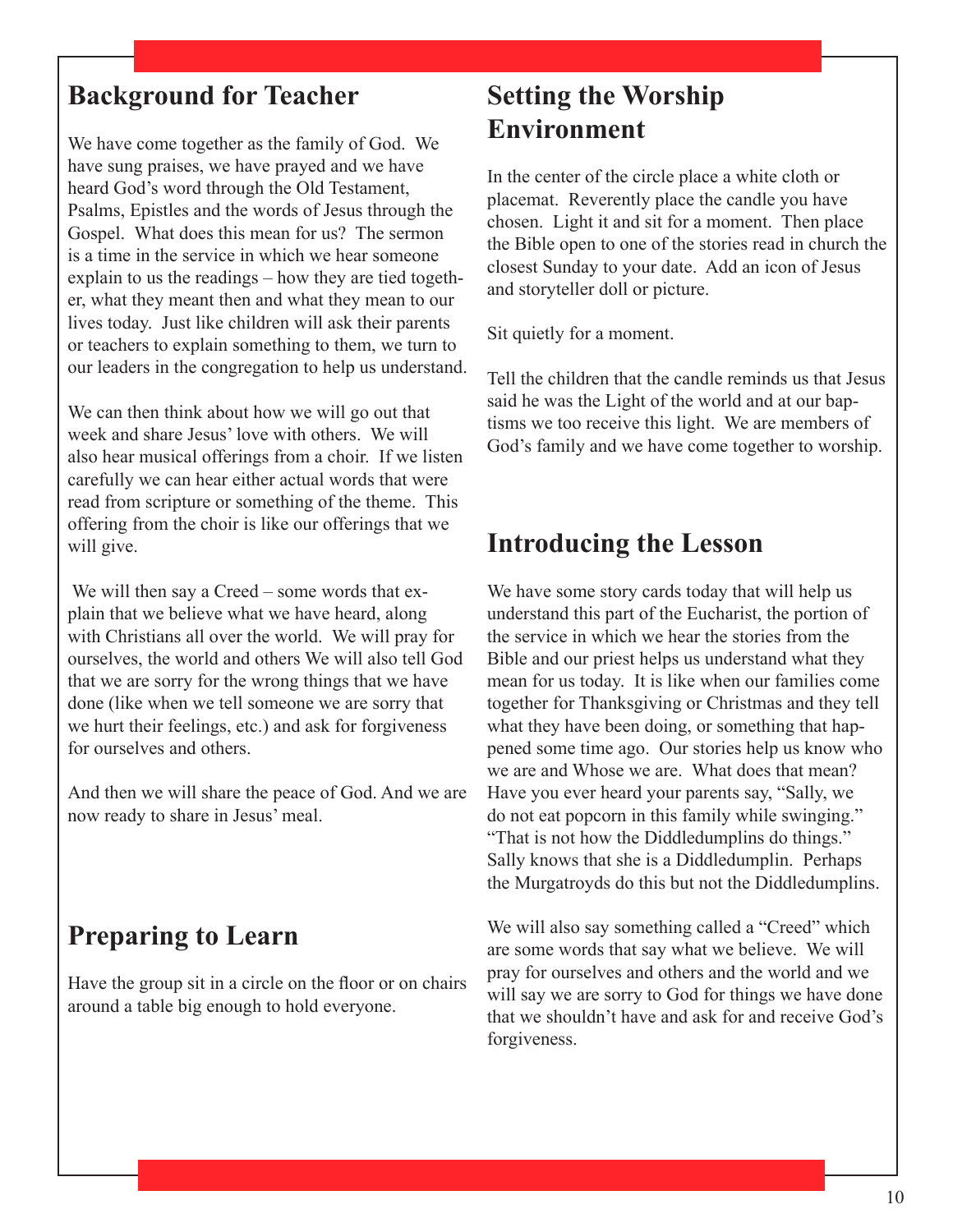### **The Lesson**

- If you use the *Godly Play* or *Catechesis* Bible materials, stop at the end of the Liturgy of the Word.
- If you use the cards found in this curriculum, stop at the end of the Liturgy of the Word.

Open the Prayer Book to the Eucharist setting used in the service most children attend. The cards offer a visual of the words in Bold type.

Place the Holy Communion card down in front of you. Then, put down the Service of the Word card. Begin laying the cards down in a circle and briefly explain what is happening. For this lesson, stop when you get to the Peace card.

The *Godly Play* Circle of the Eucharist story can be found in *The Complete Guide to Godly Play: Volume 4*, page 114. The script for the cards included with this curriculum can be found just after the cards in Appendix 1 of the Resource section.

You may ask questions about the Creed. A simple children's creed is found in the Resource Manual on page 9.

### **Responding**

Hand out the children's drawings from Lesson 2. Invite them to draw the third picture, putting themselves in the Bible Story they drew last week- at the manger, on Easter Sunday at the tomb, etc.

#### *Drawing*

Or color pictures of children worshiping, praying, singing. You may wish to have Bible story coloring pages that they could then draw a picture of themselves in that story on the back of the coloring page.

### *Prayers of the People*

You may wish to help the children write the Prayers of the People. Refer to the "outline" on page 359 of the Book of Common Prayer. Provide colored note cards and fancy writing implements for the children

to write their prayers. Younger children will need help with the writing. They may wish to decorate the prayer petitions with drawings or stickers. You may wish to have these prayers read by the normal layreader on Sunday morning in lieu of the regular Prayers of the People.

## **Celebrating**

Close the session with a small cup of juice and some crackers for each child. Do ask if any children have food allergies and be accommodating. Have a brief and simple discussion of the items in the worship center. Have a closing prayer (one of your own choosing or one from the Resource Manual, p. 9). Be sure to include prayers of Thanksgiving.

### **Going Forth**

Ask how the children will use what they learned today during the week.

Extinguish the candle in the worship center and say:

*"Let us go into the world in peace to love and to serve. Alleluia!"*

Children respond:

*"Thanks be to God. Alleluia."*

(Do not use Alleluias in Advent or Lent.)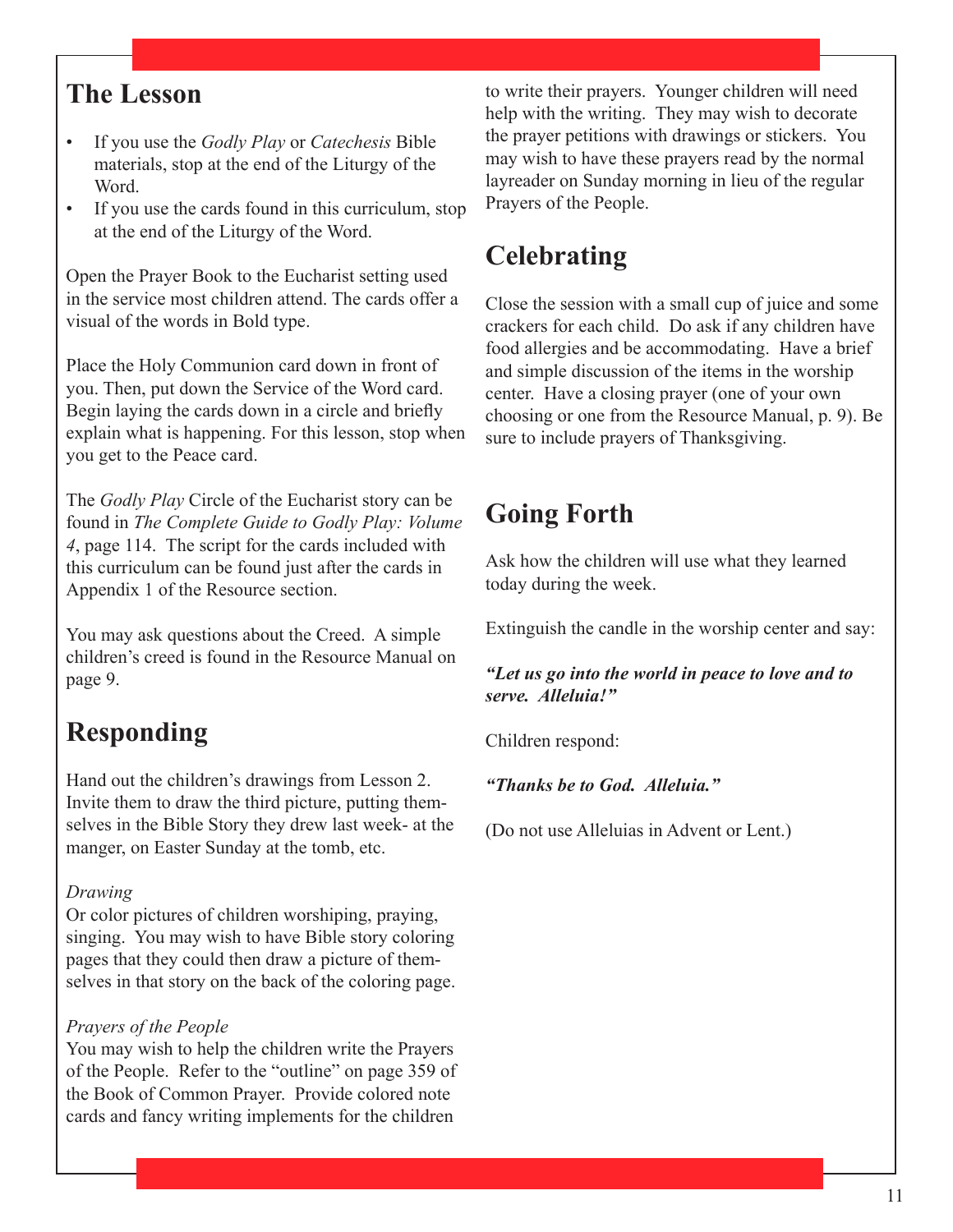## **After the Session**

What went well?

Where did you not have enough time?

Did you have too much time?

What do you need for the next session?

What would you most like to remember from this time together?

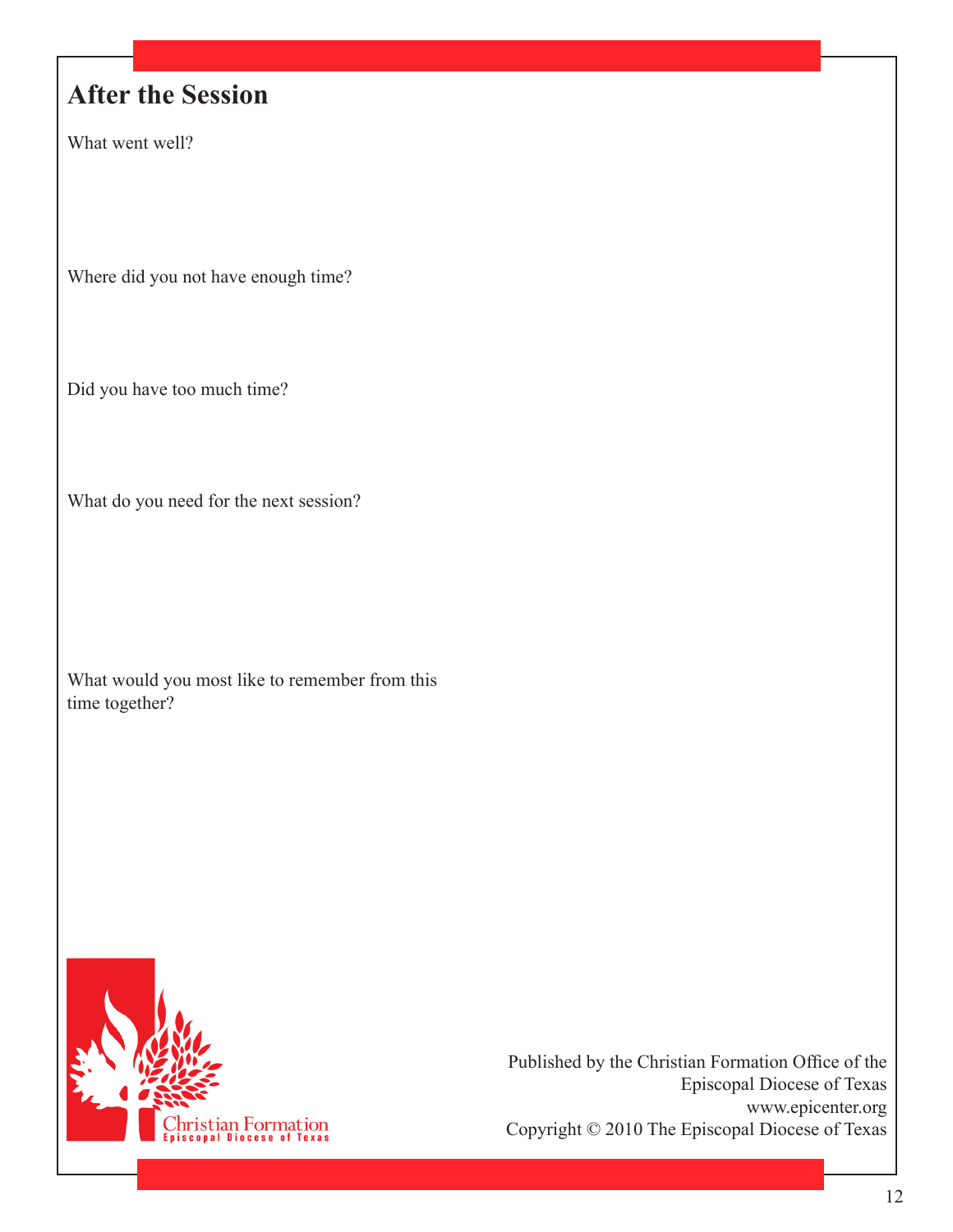**Session 4 We Offer Our Gifts**

stian Formation



### **Goals**

To help children appreciate the many gifts they have been given and to share those gifts with others. It is easier to ask for help than to give thanks.

### **What is needed**

Set up for the environment:

- White placemat or cloth
	- Pillar candle or candle in larger votive
	- Bible
	- Icon of Jesus
	- Offering Bowl with some money in it
	- Pictures of things for which we are thankful.

### For the Story:

• Copy of *Agatha's Featherbed* by Carmen Deedy

For the Response:

- \*Gift Coupons
	- Coupon pattern from Resource Manual p. 6
	- Colored copying paper for the coupons
	- Stickers, markers, crayons
	- Small gift bag for each child
	- Curling ribbon in variety of colors
	- Stapler
	- Gift tag for the bag for each child
- \*Offering cards
	- Stickers, markers, crayons
	- 3x5 notecards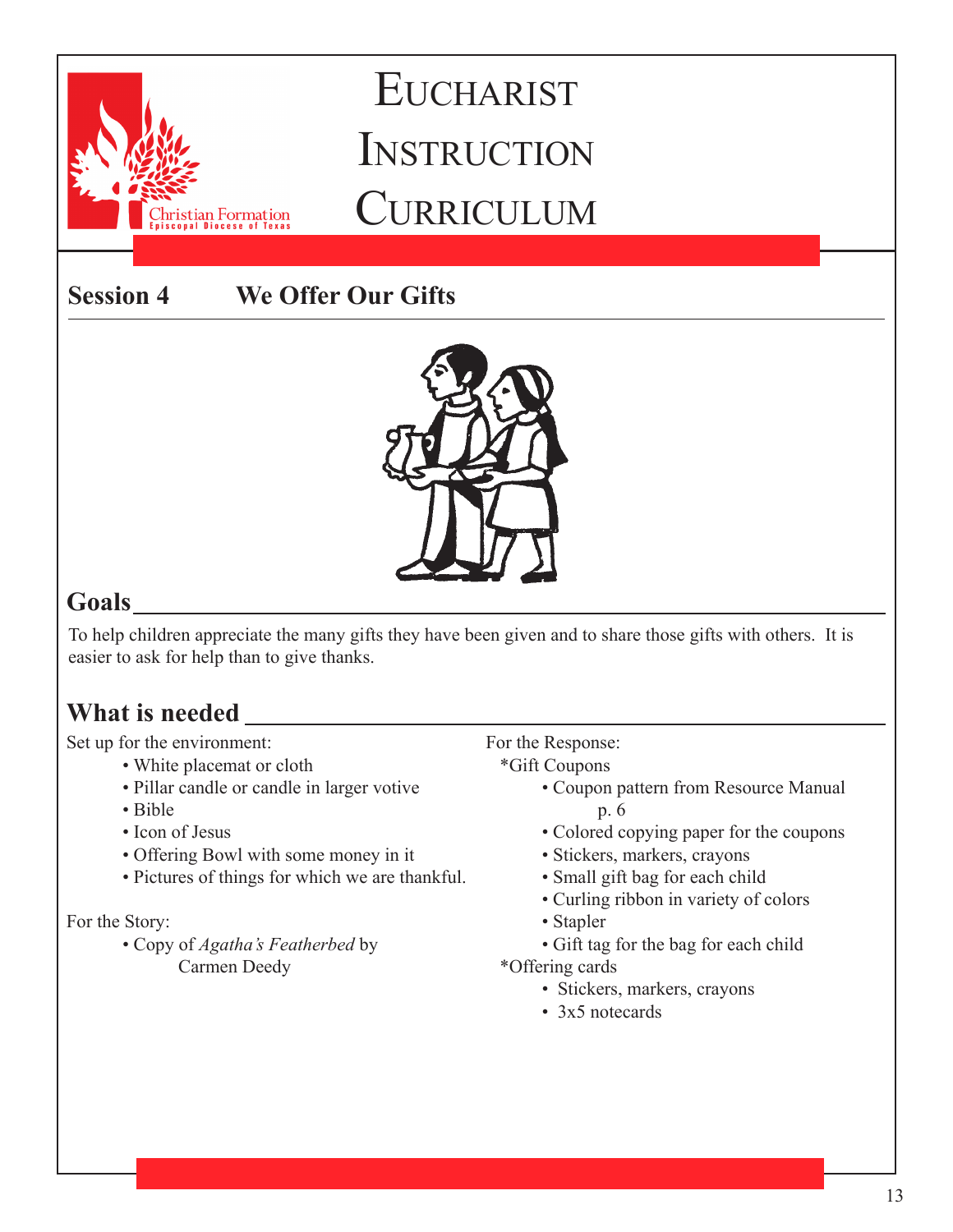Celebrations are so important to us all, and especially to children. The family is the child's primary source of faith development. Likewise the celebration of the Eucharist is the heart and soul of our faith life. Everything else we do flows out of this. We all come to a fuller sense of the Eucharist as we continue to come together to celebrate this meal. It is our privilege to serve as role models for our children (all our children) of lived faith and love. Children model their lives upon the lives of adults who are important to them. When we share our faith with our children and invite them to grow up in that faith, we ourselves come to a closer relationship with God. Children have a way of cutting to the chase and making something relevant and real. Celebrations are ways in which we remember. We celebrate birthdays, wedding anniversaries, graduations, baptisms and holidays. We retell the stories of the event; we usually share a meal or food of some sort. We remember who we are in these celebrations and we celebrate who we are because of these events. We don't come to birthday parties with sad faces. We are happy. We are happy to come to the Lord's Table each Sunday where we will meet Jesus! That is good news.

And when we come together to celebrate, there is always someone who has worked very hard to make the time special. They may have made special food, cleaned the house, and decorated with flowers, pretty plates. They may have set a beautiful table around which we would eat. This is their gift to us. In the church when we come together to celebrate someone has worked hard to make the time special. Some of these people we never see doing this work. There are people who clean, arrange the flowers, clean the special cloths and dishes we will use in the Eucharist, set out the bread and wine, read the stories so that they know them, prepare a sermon that helps us understand the readings, prepare and practice the music. We have an altar – a table on which we celebrate Jesus' meal. It is a special and holy place, and it is covered with a beautiful cloth and sometimes a beautiful colored cloth as well.

In this lesson we focus on how these are all part of our offerings when the family of God gathers. We will give our gifts of money at the start of this part of the service and some people from the congregation will bring forward the bread and wine to be used in the Eucharist, symbolizing that they are the gifts of the people for the people of God and ask Jesus' blessing on them.

### **Preparing to Learn**

Have the group sit in a circle on the floor or on chairs around a table big enough to hold everyone.

### **Setting the Worship Environment**

In the center of the circle place a white cloth or placemat. Reverently place the candle you have chosen. Light it and sit for a moment. Then place the Bible open to the story of the widow's mite (Mk 12:41-44; Lk 1-4). Add an icon of Jesus and the offering bowl and pictures.

Sit quietly for a moment.

Tell the children that the candle reminds us that Jesus said he was the Light of the world and at our baptisms we too receive this light. We are members of God's family and we have come together to worship.

### **Introducing the Lesson**

- What are some things for which you are thankful?
- How do you thank someone?
- How do you feel when someone thanks you?
- What are some things for which we are thankful in our church?
- How do you get ready for a celebration?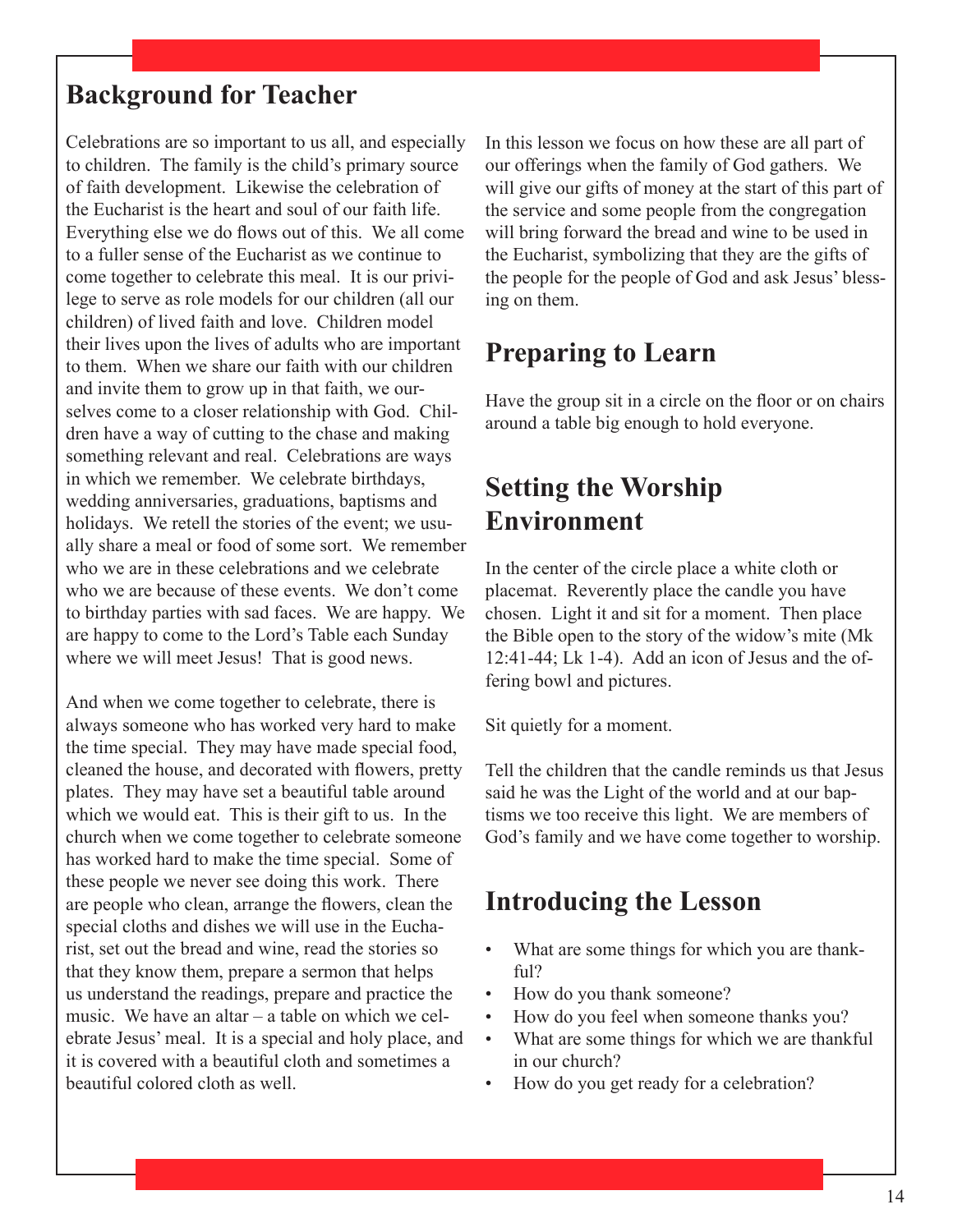### **The Lesson**

Read the story *Agatha's Featherbed* by Carmen Deedy. Agatha tells children who come to her shop that nothing comes from nothing, everything comes from something. The borders of each page contain the origin of things we use in our everyday lives. At the end of the book, we find that Agatha cuts off her hair to make little coats for the geese who had given up their feathers for her featherbed. The little geese were so thankful that they left a fresh egg on her doorstep each morning after that.

### **Responding**

We give our gifts each Sunday during the service. Some of those gifts are money. Some of those gifts are service (altar guild, choir, lay readers, Eucharistic ministers, acolytes, ushers.) Some of the gifts are things that help with our worship like flowers on the altar, music, coffee hour refreshments. Some are gifts that are given to be used at other times (food pantry items, clothing closet items, yard work, repair work.) Some are special gifts of teaching or leading choirs, study groups, etc.

Children have gifts to share as well. Talk about gifts the children can share with the church and with others.

#### *Offering Cards*

Give each child a 3x5 index card. Provide stickers and crayons for children to personalize and decorate their cards. Older children can write what they are offering to the church; younger children can draw a picture of their offering. Encourage children to put their cards in the offering plate during the service.

#### *Coupon gifts*

Using the pattern provided on page 6 of the Resource Manual, make copies on different colored paper and cut apart so that each child has a set of coupons.

They can either write their "gift" on the coupon or draw a picture or use stickers. Teachers may need to assist with the writing.After the coupons are finished, gather them into a small gift bag and staple shut. Add some festive-colored curling ribbon and affix a gift tag with the child's intended recipient's name on it. Some thoughts for coupons include helping set the table, making a bed, picking up toys, watering plants, writing a note to a grandparent, etc.

### **Celebrating**

Close the session with a small cup of juice and some crackers for each child. Do ask if any children have food allergies and be accommodating. Have a brief and simple discussion of the items in the worship center. Have a closing prayer (one of your own choosing or one from the Resource Manual, p. 9). Be sure to include prayers of Thanksgiving.

### **Going Forth**

Ask how the children will use what they learned today during the week.

Extinguish the candle in the worship center and say:

#### *"Let us go into the world in peace to love and to serve. Alleluia!"*

Children respond:

*"Thanks be to God. Alleluia."*

(Do not use Alleluias in Advent or Lent.)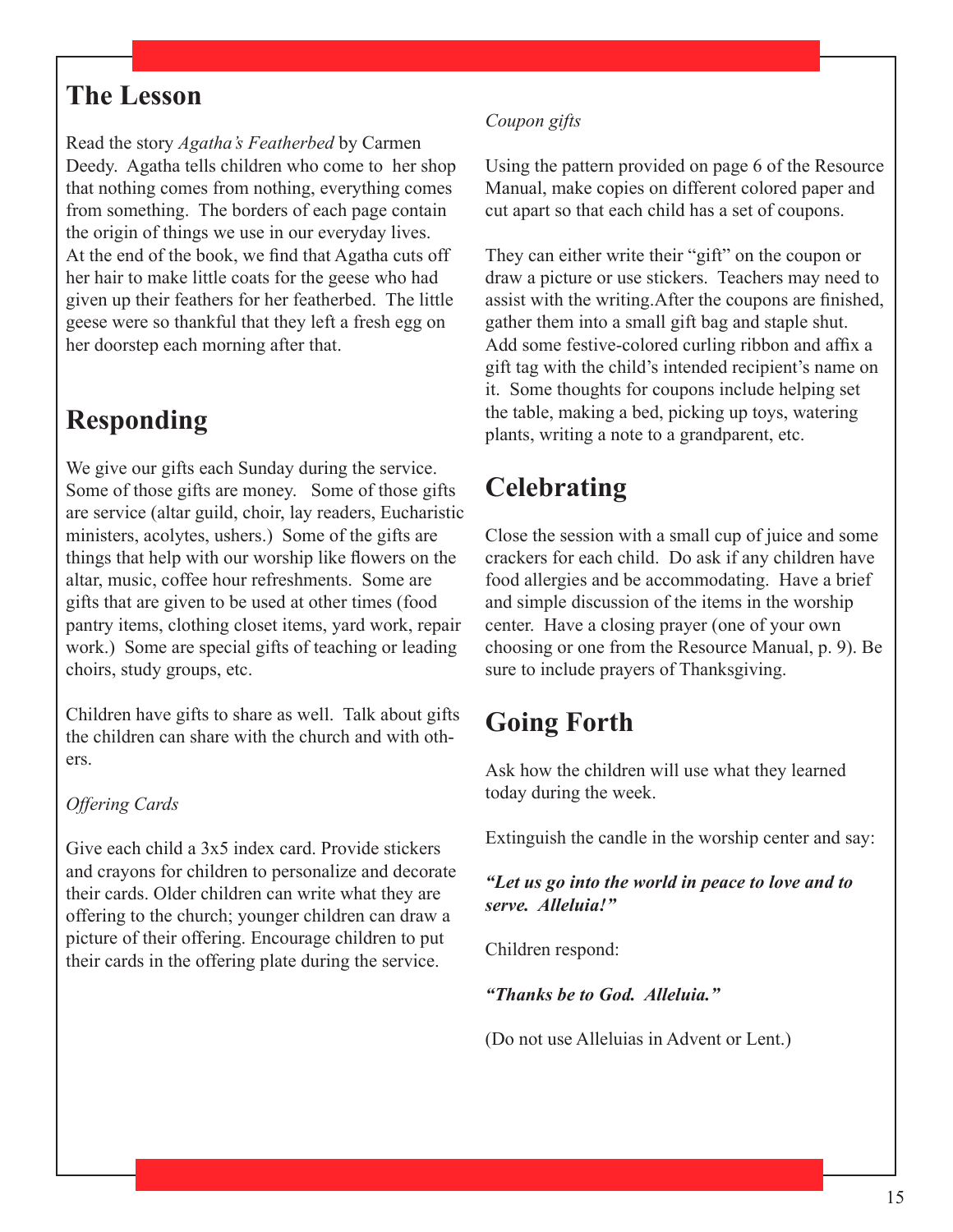### **After the Session**

What went well?

Where did you not have enough time?

Did you have too much time?

What do you need for the next session?

What would you most like to remember from this time together?

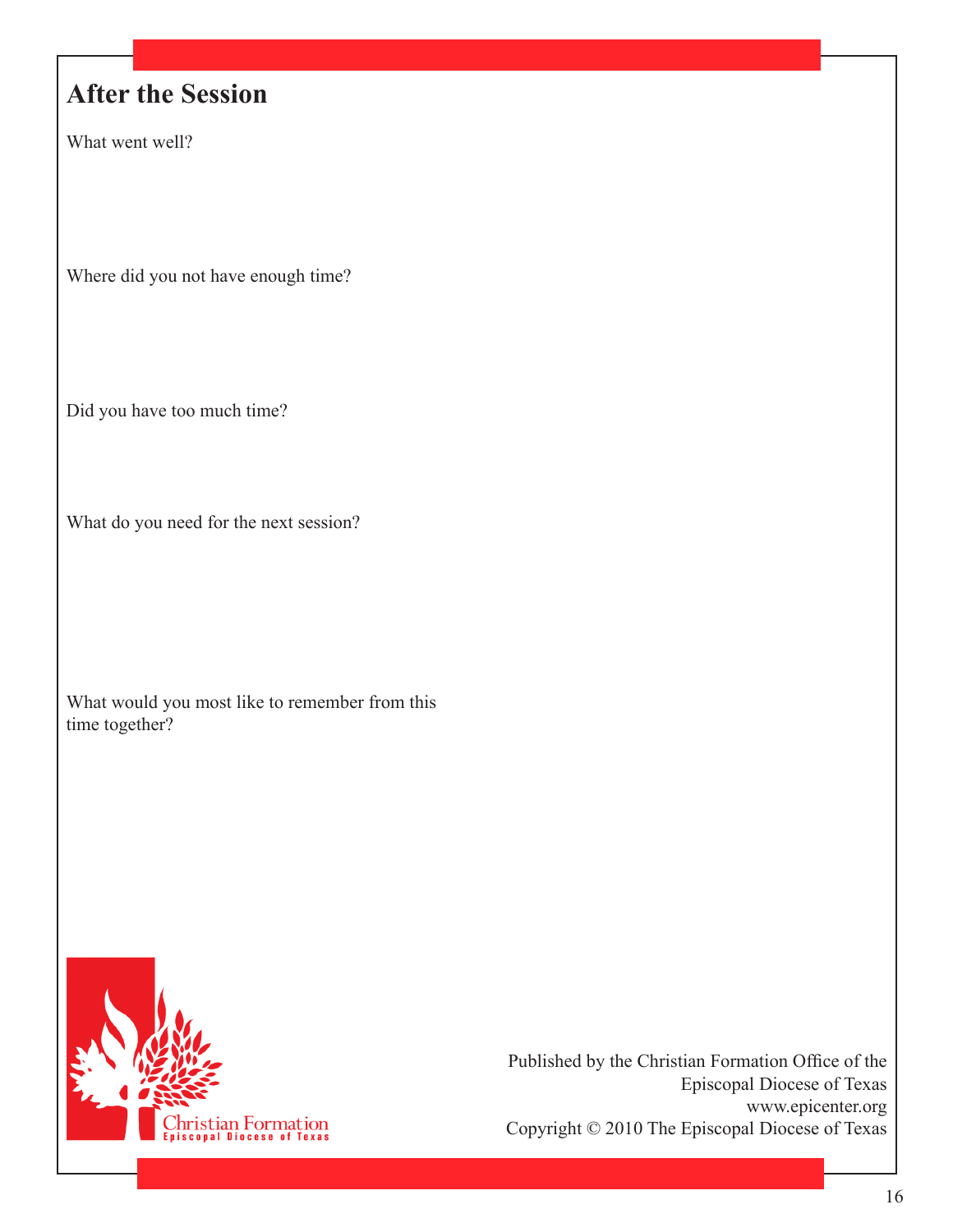**Session 5 We Celebrate**



### **Goals**

The Eucharist is the family of God's celebration.

stian Formation

### **What is needed**

Set up for the environment:

- White placemat or cloth
- Pillar candle or candle in larger votive
- Bible
- Icon of Jesus
- Chalice and Paten with wine and bread
- Arrange a tour of the church to include
	- altar set up for Eucharist
	- sacristy tour and guide
	- presence of clergy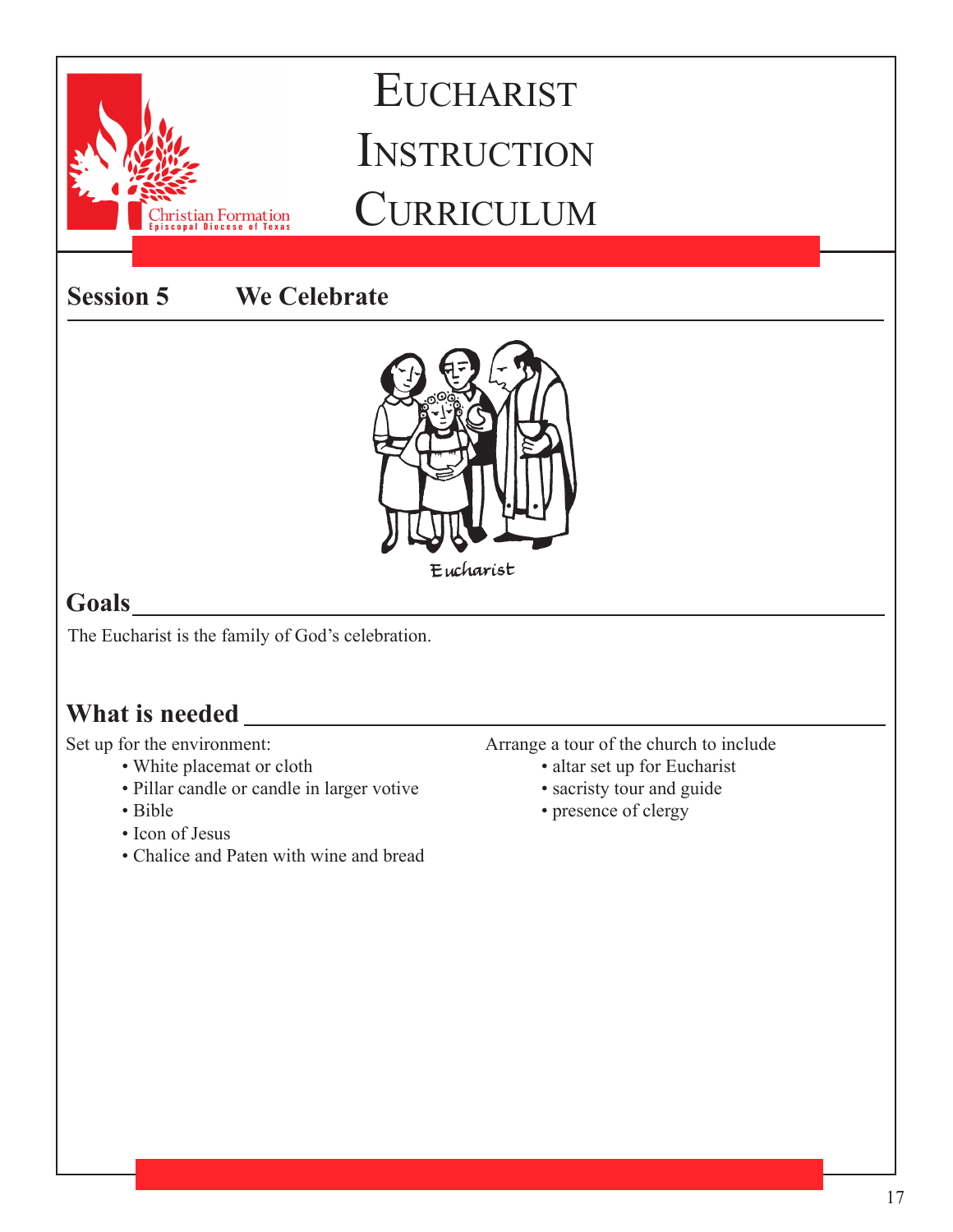The table is prepared as we bring our gifts forward. The priest places the special cup (chalice) and plate (paten) with the bread on it on the altar. A little water is poured in the cup of wine. And now we gather as the family of God to celebrate this special meal. We have been getting ready for this meal in the service to this point. We have gathered as a family, sung our songs, listened to our stories, heard how we might put ourselves into these stories, prayed for ourselves and others, asked for forgiveness and shared the peace of God with our friends. We have offered our gifts of money, bread and wine and now we are ready to come to the meal.

This lesson focuses on how we celebrate the meal (Eucharist). We will hear stories and sing songs of praise and thanksgiving. We remember Jesus' words to his disciples at the last Passover meal when he told them to eat the bread and drink the wine and to remember him and he would be with them. We hear this as a story. We will pray that Jesus will use us for his work. This is like the grace we would say before each meal that we eat. And then as the family of God we are invited to pray the prayer Jesus taught us, The Lord's Prayer. We may sing another song reminding us that we are the family of God coming together for a special meal – not just any meal. The bread and wine are symbols of Jesus' body and blood. We are not really eating meat and drinking blood. We will hear the words "the Body of Christ given for you." "The Blood of Christ shed for you." We will respond with "Amen" to show that we believe this. We don't know exactly how this happens or when it happens, but we believe that we are sharing in Christ's sacrifice to us and that he loves us.

We will sing hymns or the choir will sing during this time. It is a joyful time, a festive time, not a sad time. We can think about sharing a meal with Jesus, his disciples and all the saints who have gone on before us – we are all together. When we return to our seat we either kneel or sit. We will want to say a prayer to quietly thank God for this special meal.

Now, when we have dinner at someone's home, we don't rush off as soon as dessert is finished. We stay a bit and visit and we certainly thank the host/hostess for a lovely time and meal before we leave. So the same is true for the Eucharist. After everyone has finished and returned to their pews, we all say a prayer of thanksgiving. We may also say special prayers and give some bread and wine to a person called a Eucharistic Visitor who will take communion to someone in the church who might be too sick to come to church. Then we join in singing a hymn and get ready to leave.

### **Preparing to Learn**

Have the group sit in a circle on the floor or on chairs around a table big enough to hold everyone.

### **Setting the Worship Environment**

In the center of the circle place a white cloth or placemat. Reverently place the candle you have chosen. Light it and sit for a moment. Then place the Bible open to the story of Jesus' Last Supper (Mt 26:17-29; Mk 14:12-25; Lk 22:7-23). Add an icon of Jesus and the cup, plate with bread and cruet of wine.

Sit quietly for a moment.

Tell the children that the candle reminds us that Jesus said he was the Light of the world and at our baptisms we too receive this light. We are members of God's family and we have come together to worship.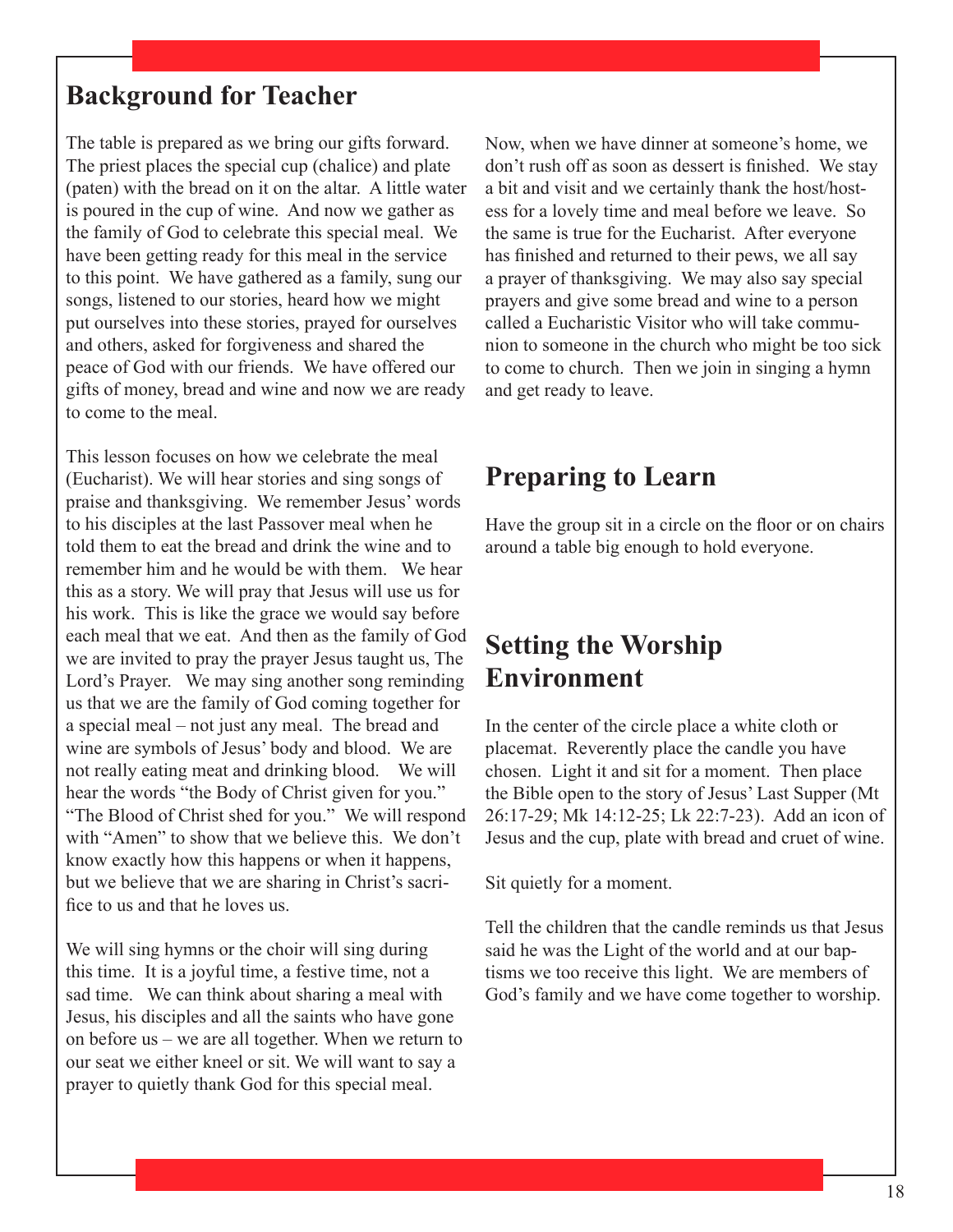### **Introducing the Lesson**

Use the Circle of the Eucharist cards for this lesson. *(You can either use the Godly Play cards or the cards included in the Resource Manual of this curriculum.)* 

Place the Service of the Word cards in front of the children as a review of the first part of the service - the Liturgy of the Word. Add the Service of Holy Communion cards in order.

### **The Lesson**

*You may wish to present this lesson on the floor in the chancel area of your church.*

Place the cards in order for the Holy Communion portion of the service. As you place each card give the story of the action.

The *Godly Play* Circle of the Eucharist story can be found in *The Complete Guide to Godly Play: Volume 4*, page 114. The script and the cards included with this curriculum can be found in Appendix 1 of the Resource Manual.

### **Responding**

Invite the children to gather around the altar. Either the teacher or an altar guild member or clergy can point out the fair linen, the crosses carved on the top of the altar, the chalice, paten, cruets, purificators, etc. Make the connection with everyday items the children can relate to – plates, cups, napkins, etc.

If time permits visit the sacristy to see where these things are stored, where the preparatory work is done. Talk about the different kinds of things used – some churches will have a silver communion set along with pottery, etc. Talk about the different times these things are used. Mention that these things are normally given as gifts by people in the church.

This is a good time to talk about manners – how we move, stand or kneel, receive communion, being mindful of the people on either side of us at the communion rail. Be very specific in showing the children how people receive communion in your church.

It is a good time to have the children taste the (unconsecrated) wafers or bread and wine.

### **Celebrating**

Have the children prepare and serve a special snack, more elaborate than the juice and crackers (perhaps cupcakes decorated, some juice and some special decorations – hats, blowers, balloons.)

While eating, talk about special meals shared in the family. How was the meal prepared, who prepared it, what did they do to help.

Help the children write a special meal blessing and a special prayer of thanksgiving they can say after receiving communion.

### **Going Forth**

Ask how the children will use what they learned today during the week.

Extinguish the candle in the worship center and say:

*"Let us go into the world in peace to love and to serve. Alleluia!"*

Children respond:

*"Thanks be to God. Alleluia."*

(Do not use Alleluias in Advent or Lent.)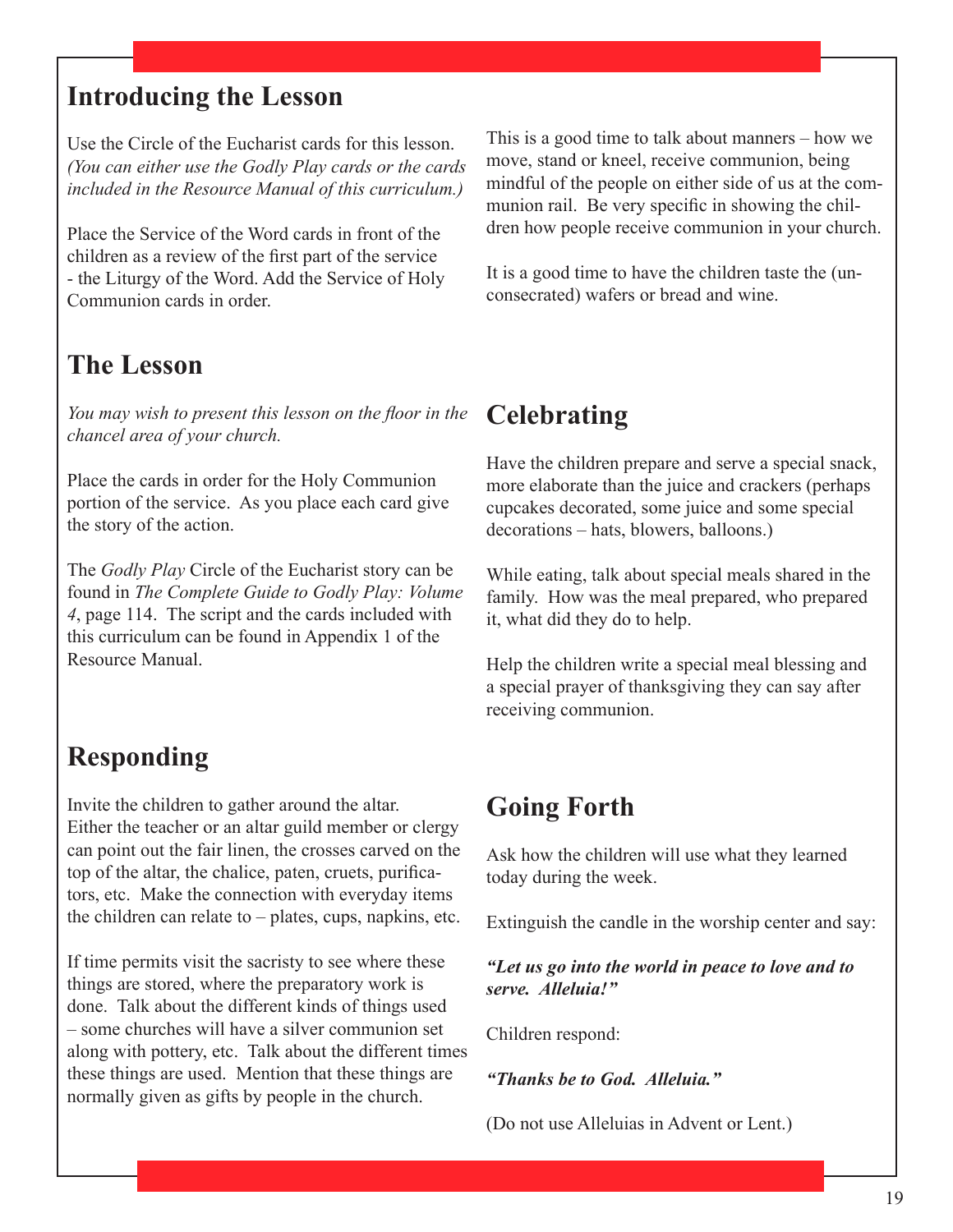## **After the Session**

What went well?

Where did you not have enough time?

Did you have too much time?

What do you need for the next session?

What would you most like to remember from this time together?

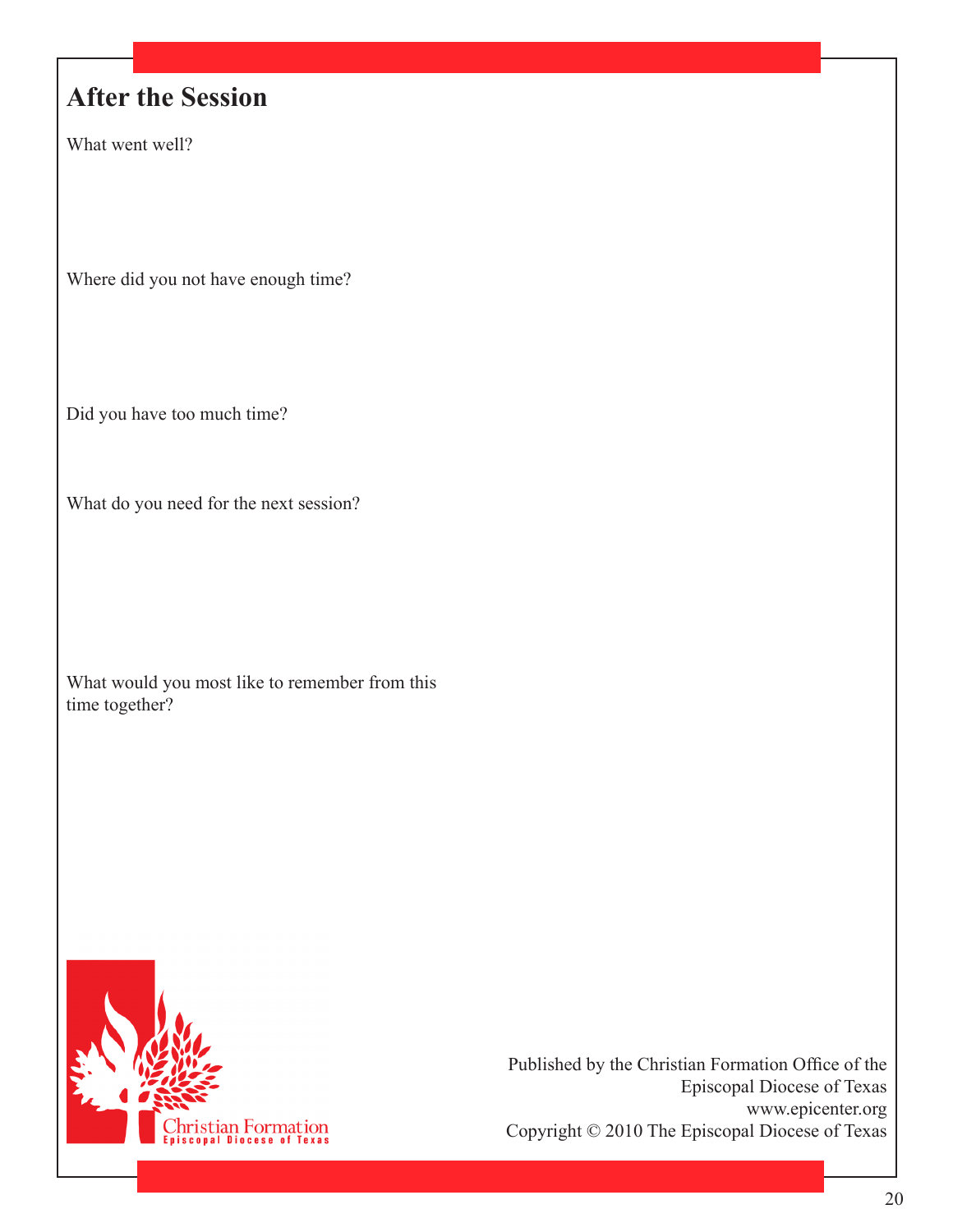**Session 6 The Dismissal**

stian Formation



### **Goals**

Our worship is over, we have heard the stories, we have given gifts and we have celebrated. Now the work begins. We will learn how we can go out into the world during the next week and share the good news.

### **What is needed**

Set up for the environment:

- White placemat or cloth
- Pillar candle or candle in larger votive
- Bible
- Icon of Jesus
- Car keys, calendar, schoolbook, toy

For the Response:

- Copy of the weekly calendar for each child on colored paper (Resource Manual p. 7)
- Super-Sculpey brand clay 2 balls for each child.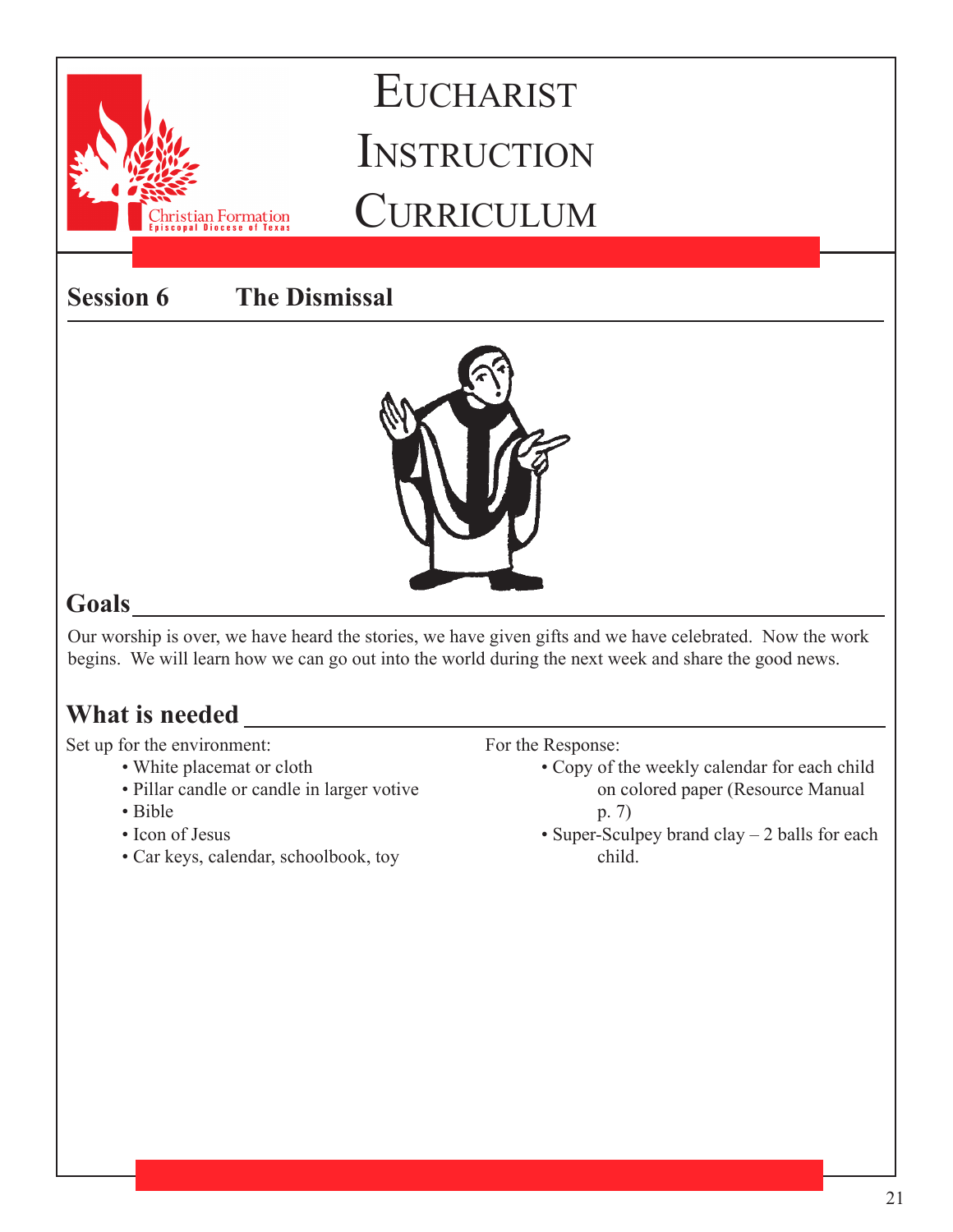We have come together as a family, heard our stories, learned how we could put ourselves into these stories, sung praises, prayed, asked for forgiveness and have forgiven others, celebrated with Jesus in his feast. We have thanked him for this wonderful meal and now we have to leave. We are going out in to the world. What will we do differently this week? How will we live into the Gospel message we heard today?

The last words we hear in the liturgy are "Let us go forth in the name of the Lord!" And we respond, "Thanks be to God, Alleluia."

We are going out into the world. What does this mean for us? What will we do differently this week? How will we live into the Gospel message we heard today? The easy part of our day is finished. The hard part is beginning.

How do we feel when we leave a family celebration? We are glad we were together, we have heard new stories, relived old stories, eaten good food. We celebrated. We may even have been given gifts. We have given thanks. We have a good idea of who we are and whose we are. Isn't this the same as we leave worship? And what gifts have been given us!

This lesson focuses on our leaving - going out- to the world.

### **Preparing to Learn**

Have the group sit in a circle on the floor or on chairs around a table big enough to hold everyone.

### **Setting the Worship Environment**

In the center of the circle place a white cloth or placemat. Reverently place the candle you have chosen. Light it and sit for a moment. Then place the Bible open to the story of the Great Commission, Mat. 28: 19-21. Add an icon of Jesus and car keys, school book or toy.

Sit quietly for a moment.

Tell the children that the candle reminds us that Jesus said he was the Light of the world and at our baptisms we too receive this light. We are members of God's family and we have come together to worship.

### **Introducing the Lesson**

- How do we feel when a party is over? A special family meal? Christmas?
- What do we do when we leave? What do we do as we get ready to leave church?

(We have a prayer of thanksgiving.)

We then hear good-bye words. What are those words?

> (Let us go forth in the name of the Lord to love and serve." And we say, "Thanks be to God.")

### **The Lesson**

*The Good Shepherd and the World Communion*  (Godly Play and Catechesis of the Good Shepherd) is a wonderful conclusion for this course.

*Wilfred Gordon McDonald Partridge* is a great book about remembering and memories. As he collects things to help Miss Nancy with her memory, his selfless gifts of love can serve as a model for us during the week. What can we remember from our time together on Sunday to help us during the week?